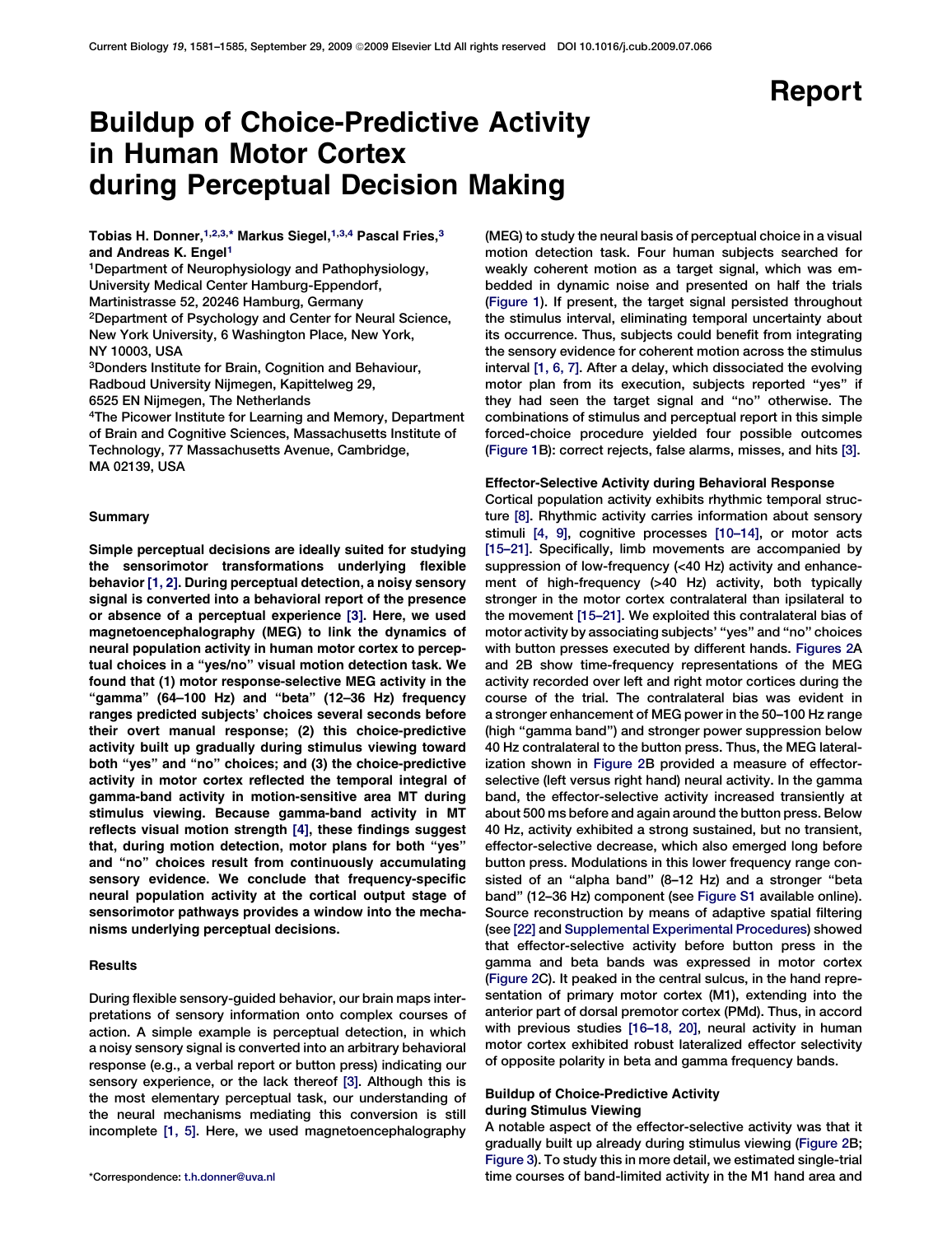<span id="page-1-0"></span>

#### Figure 1. Visual Motion Detection Task

(A) Temporal sequence of trial intervals. Each trial consisted of fixation baseline, stimulus, and delay intervals, followed by a button press (left/right hand) indicating the subject's choice. (B) Trial categories according to signal detection theory. On "target absent" trials, the dynamic random dot stimulus consisted of pure noise (0% coherence). On "target present" trials (50% of the trials), the stimulus contained a weak coherent motion signal near detection threshold. If present, the target signal persisted throughout the stimulus interval. Subjects had to decide whether or not the target signal was present (''yes/no'').

PMd, again via adaptive spatial filtering [\(Supplemental Exper](#page-3-0)[imental Procedures\)](#page-3-0). We quantified how well an ideal observer could predict subjects' upcoming choices based on the lateralization of M1 and PMd activity during stimulus viewing ([Supplemental Experimental Procedures\)](#page-3-0). The resulting index (''choice probability'') ranged between 0 and 1, with 0.5 being chance-level prediction. Significant upward deviations from 0.5 indicated that ''yes'' choices were preceded by larger lateralization toward the hemisphere contralateral to the hand indicating ''yes,'' and vice versa for significant downward deviations.

Significant choice-predictive activity in both frequency bands emerged already during stimulus viewing ([Figure 3](#page-2-0)A; p < 0.01 by two-sided permutation test), while subjects were forming their decision. As during movement execution, this activity also had opposite polarity in both bands during stimulus viewing: gamma-band activity showed more lateralization toward the hemisphere contralateral to the chosen effector (choice probability > 0.5), and vice versa for beta-band activity (choice probability  $<$  0.5). These effects were specific to regions with a known contralateral motor bias; they were not found in a control region within dorsolateral prefrontal cortex ([Figure S2](#page-3-0)). In the beta band, the choice probability in motor cortex became significant in the first half of the stimulus interval and then increased toward the time of movement execution, with a similar time course before correct and incorrect choices [\(Figure 3A](#page-2-0), upper panels). By contrast, in the gamma band, the choice probability reached significance earlier before incorrect than before correct choices [\(Figure 3A](#page-2-0), lower panels), perhaps reflecting premature guesses on error trials.

The separate time courses of lateralization before ''yes'' choices (hits and false alarms) and ''no'' choices (misses and correct rejects) suggest similar processes underlying both kinds of choices ([Figure 3](#page-2-0)B): the choice-predictive activity emerged similarly early during stimulus viewing before both kinds of choices. The early emergence of ''no'' predictive activity contradicts the notion that subjects chose ''yes'' if the evidence for target presence surpassed a certain threshold at the end of stimulus presentation and ''no'' otherwise [\[3, 5\]](#page-3-0). The predictive activity should then have evolved toward the "no" option only after stimulus viewing was completed and had not yielded a ''yes'' choice. Instead, the results are consistent with the existence of two, perhaps competing, neuronal groups involved in planning ''no'' and ''yes'' reports during stimulus evaluation [\[5\].](#page-4-0)



Figure 2. Effector-Selective Neural Activity

(A) Time-frequency representation of group average activity of two symmetric groups of MEG sensors overlying left (top) and right (bottom) motor cortices. The sensor groups are marked on schematic scalp projections. Time courses are aligned to stimulus onset (leftmost vertical dashed line) and to button press (rightmost vertical dashed line) and are shown separately for left-hand and right-hand button presses.

(B) Time-frequency representation of the MEG lateralization, i.e., the difference between the two sensor groups contralateral and ipsilateral to the button press, averaged across both kinds of button presses.

(C) Group average statistical z score maps of reconstructed effector-selective cortical activity (left- versus right-hand button press) during the 0.5 s before button press in the gamma and beta frequency ranges. The statistical maps are overlaid on a cortical surface representation of the MNI template brain. Opacity scales linearly with z score. The dashed lines indicate the central sulcus.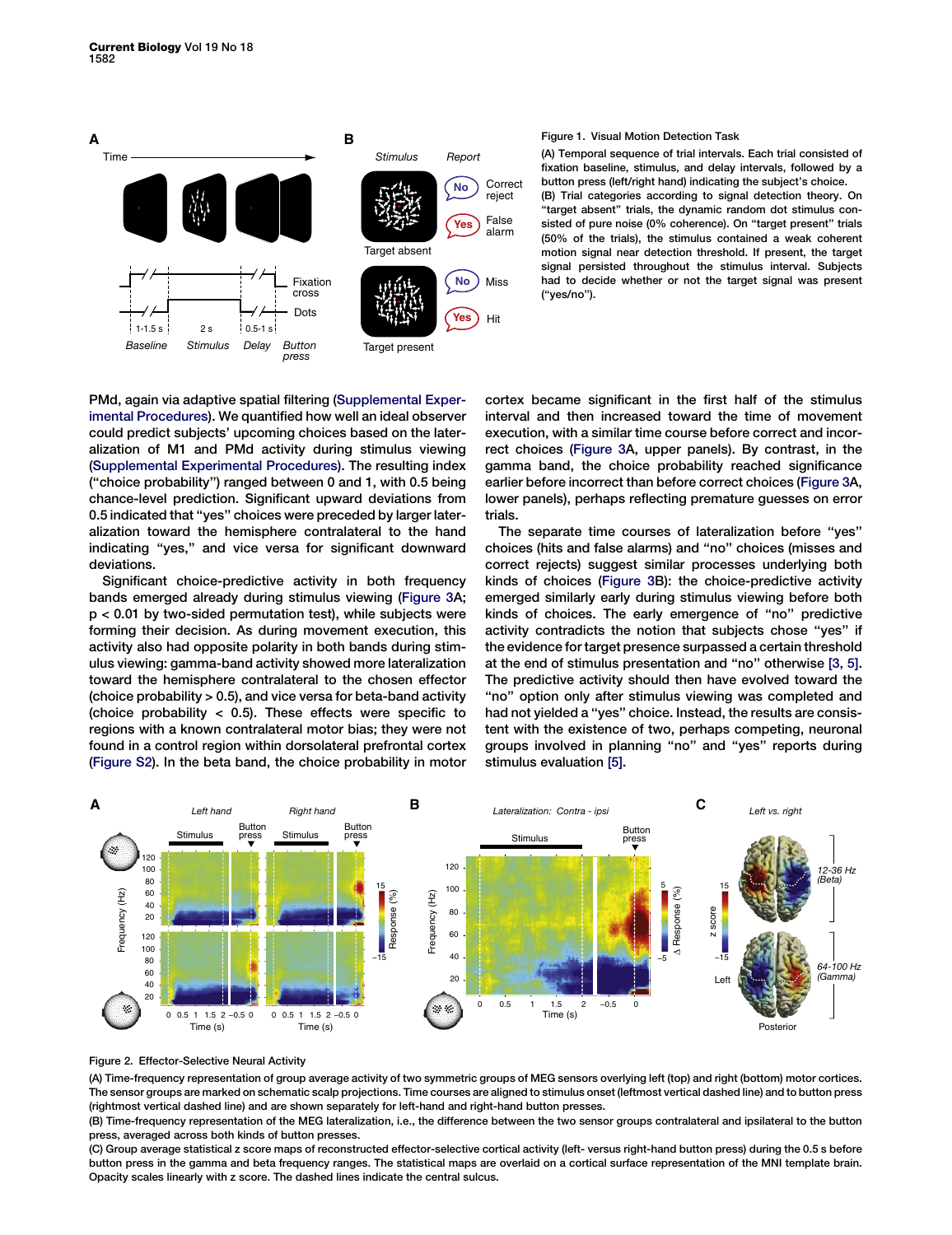<span id="page-2-0"></span>

#### Figure 3. Buildup of Choice-Predictive Neural Activity during Stimulus Viewing

(A) Time courses of choice-predictive activity in PMd and M1. The choice probability quantifies the predictability of ''yes'' versus ''no'' choices from each region's response lateralization (contralateral-ipsilateral to "yes" button). Time courses are aligned to stimulus onset and are shown separately for gamma and beta bands and for correct (black) and incorrect (gray) choices. The dashed line corresponds to chance level (choice probability = 0.5). The black and gray bars indicate significant deviations from chance level (p < 0.01 by two-sided permutation test). The gray shading indicates the stimulus interval. Lower left: anatomical locations of cortical regions of interest are displayed on a cortical surface reconstruction. The following abbreviations are used: PMd, anterior portion of dorsal premotor cortex; M1, hand area of primary motor cortex (see [Supplemental Experimental Procedures](#page-3-0) for definition of these regions). The dashed lines indicate the central sulcus.

(B) Time courses of choice-predictive activity lateralization (contralateral-ipsilateral to ''yes'' button), expressed as z scores in PMd and M1 separately for the four trial categories. Time courses are aligned to stimulus onset and are shown separately for gamma and beta bands. The dashed lines indicate significance levels ( $p = 0.05$  by two-sided t test).

# Choice-Predictive Activity Reflects Integrated Sensory Evidence

A large body of evidence suggests that the decision variable underlying perceptual choices [\[3\]](#page-3-0) results from the temporal accumulation in association cortex of evidence provided by sensory cortex [\[1, 6, 7\]](#page-3-0). If the choice-predictive activity in motor cortex was driven by this decision variable, it should have reflected the temporal integral of activity in the task-relevant sensory cortical area. The sensory evidence for coherent motion was (at least partly) provided by visual cortical area MT [\[1\]](#page-3-0), whose gamma-band activity reflects motion coherence [\[4\]](#page-4-0). Thus, we hypothesized that the trial-to-trial fluctuations [\[23\]](#page-4-0) of choice-predictive activity were predicted by the trial-to-trial fluctuations of the temporal integral of gamma-band activity in MT. Indeed, the integral of MT gamma-band activity across the stimulus interval exhibited a highly significant correlation



with the choice-predictive M1 lateralization at the end of this interval. This was true for the lateralization in both beta and gamma bands, again with opposite sign (Figure 4A), reflecting their opposite polarity of effector-selective activity ([Figure 2](#page-1-0); Figure 3). Thus, the level of choice-predictive activity in motor cortex at the end of stimulus viewing reflected the integrated sensory evidence provided by visual area MT.

This coupling between choice-predictive motor activity and the MT integral not only emerged at the end of the decision process but also was expressed throughout the course of stimulus viewing. Figure 4B shows the correlation between the gamma-band lateralization in M1 at each time point and the MT integral up to that time point, separately for trials ending with ''yes'' and ''no'' choices ([Supplemental Experi](#page-3-0)[mental Procedures\)](#page-3-0). The correlation was significant throughout the stimulus viewing until into the delay, regardless of

> Figure 4. Choice-Predictive Neural Activity Reflects Integrated Sensory Evidence

> (A) Linear regression between the temporal integral of gamma-band (64–100 Hz) activity in MT across the stimulus interval and the activity lateralization in M1 (contralateralipsilateral to "yes" button) in beta and gamma bands at the end of the stimulus interval. Responses were binned (100 trials per bin) by MT response integral and z transformed. The correlation coefficient, but not its significance, decreased with the size of binning [\(Supplemental Experimental](#page-3-0) [Procedures](#page-3-0)).

> (B) Correlation between the gamma-band lateralization in M1 (contralateral-ipsilateral to ''yes'' button) at each point in time and the temporal integral of gamma-band activity in MT from 0.25 s before stimulus onset up to that point in time. The correlation is evaluated throughout the course of the trial, separately for trials ending with ''yes'' and ''no'' choices. Responses were binned by MT response integral before correlation (100 trials per bin). The gray shading indicates the stimulus interval. The black arrowhead indicates the time point for the analysis shown in (A).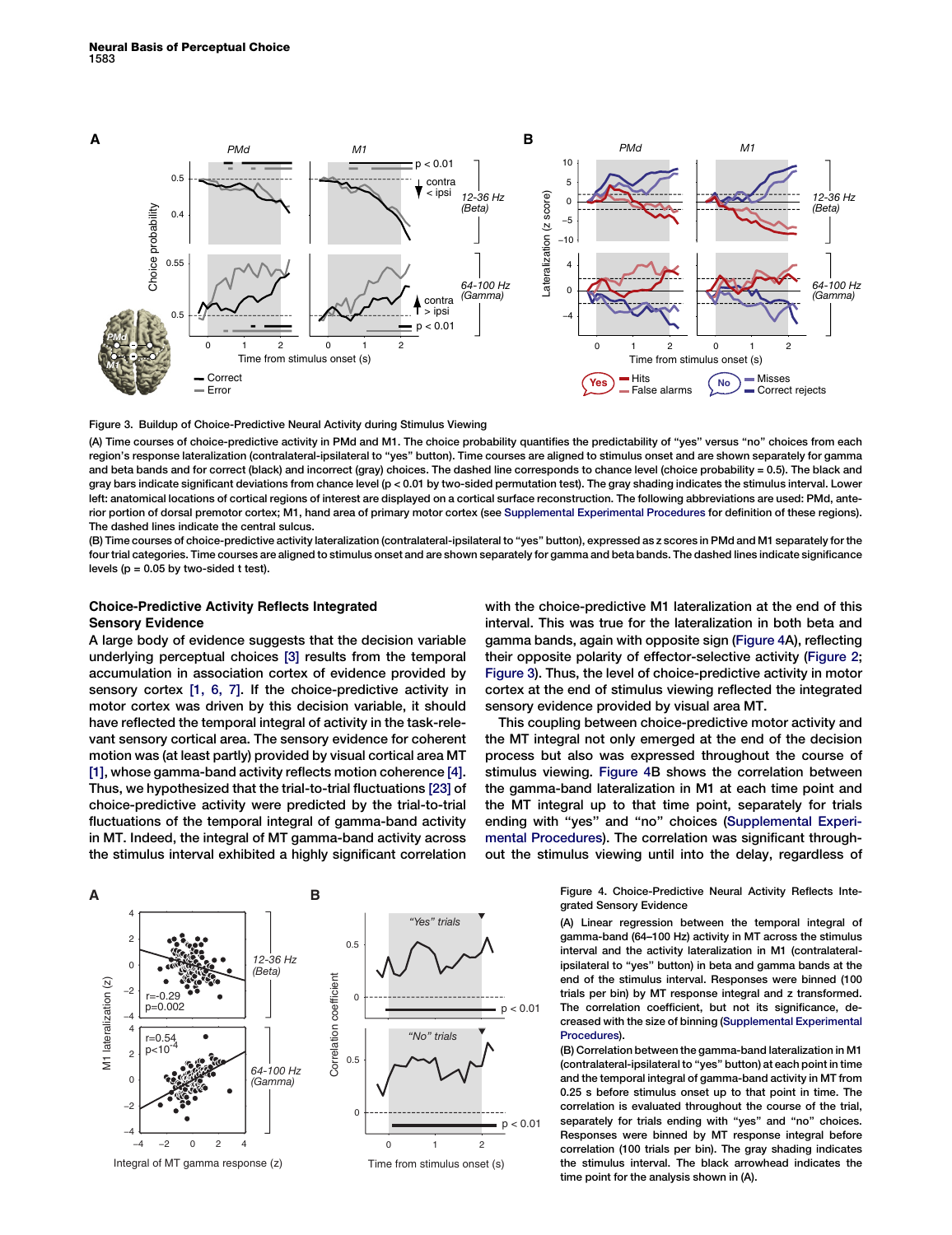<span id="page-3-0"></span>the final behavioral choice. Thus, the larger the integrated MT activity during stimulus viewing on each trial, the larger the choice-predictive lateralization toward the ''yes'' option; equivalently, the smaller the MT integral, the larger the lateralization toward "no." This suggests that the motor buildup is continuously driven by accumulation of MT activity throughout the evaluation of the sensory evidence. In sum, our findings provide novel evidence for the temporal integration model of perceptual decision making by directly linking fluctuations of neural activity measured simultaneously at the sensory and motor stages.

### **Discussion**

The observation that persistent MEG activity in the beta and gamma bands predicted subjects' upcoming behavioral choices several seconds before movement execution is consistent with evidence from electrophysiological studies of motor preparation [\[15–21\]](#page-4-0). Beta-band suppression contralateral to the movement likely reflects a suppression of intrinsic rhythms by motor cortex activation [\[21\]](#page-4-0). Contralateral enhancement in the gamma band might reflect local neural oscillations on a faster time scale [\[16, 24\]](#page-4-0). In particular, the choice-predictive gamma-band activity during stimulus viewing and delay in the present task might reflect locally recurrent network interactions that help maintain the evolving motor plan [\[25\]](#page-4-0).

Perceptual choices can also be predicted from functional magnetic resonance imaging (fMRI) responses in humans [\[26\].](#page-4-0) However, the limited temporal resolution of fMRI hampers a detailed characterization of the dynamics of decision making. When decision making is slow, choice-predictive activity of single neurons in motor cortical areas of the macaque monkey exhibits a buildup similar to the MEG activity in the present detection task, perhaps resulting from temporal integration of the sensory evidence [1, 27, 28]. Our finding that the motor buildup directly reflects the integral of the evidence provided by MT strongly supports this idea. Thus, as in monkeys [\[28\],](#page-4-0) the temporal evolution of choice-predictive activity in human motor cortical areas provides a window into the dynamics of decision making.

One limitation of the present study is that only areas with a macroscopic contralateral motor bias were apt to signal subjects' choices. Because this bias decreases upstream from M1 [\[29, 30\]](#page-4-0), choice-predictive activity might have also been evident in other regions if assessed at a mesoscopic or single-neuron level. In other words, the present results do not show that the temporal integration of sensory evidence takes place within PMd or M1. Rather, they suggest that motor preparation in these areas is continuously driven by the outcome of this integration process.

Several studies in monkeys and humans suggest that the integration process takes place in parietal and prefrontal association cortex, that is, between MT and motor cortex [1, 2, 14, 26, 31–33]. Evidence from auditory discrimination suggests that gamma-band activity in prefrontal cortex might reflect this integration [\[33\].](#page-4-0) We have previously established that low-frequency (12–24 Hz) activity in parietal and prefrontal cortex predicts the accuracy of upcoming choices during the motion-detection task [\[14\].](#page-4-0) We speculate that the sensory evidence provided by MT might be integrated over time by long-range network reverberations in the 12–24 Hz range [\[34,](#page-4-0) [35\]](#page-4-0) among visual, frontoparietal, and motor cortices and thereby transformed into motor plans.

In conclusion, the present results suggest that the motor output stage of simple sensorimotor tasks provides a window into the dynamics of the underlying decision process. Together with previous studies [2, 26, 31–33, 36], this links human neuroimaging studies of perceptual decision making to modeling and monkey neurophysiology. Specifically, by directly correlating neural activity between the sensory and motor stages of a simple decision process, our results suggest that the evidence delivered by sensory cortex (area MT) is integrated toward motor plans for both ''yes'' and ''no'' choices, expressed in frequency-specific population activity of motor cortex.

#### Experimental Procedures

All procedures are described in detail in Supplemental Experimental Procedures; here, we provide a brief summary. The study was based on a reanalysis of data from a previous study [\[14\].](#page-4-0) The study was conducted with four healthy male subjects after informed consent and was approved by the local ethics committee. The dynamic random dot stimuli were presented in the center of the screen. ''Target absent'' stimuli consisted only of incoherently moving dots. ''Target present'' stimuli contained a small fraction of coherently moving dots, which was individually adjusted to the 71% correct detection threshold. Subjects reported their ''yes/no'' decision by pressing a button with their left or right index finger after the delay interval. The mapping between ''yes/no'' choice and response hand was counterbalanced across subjects. Each subject completed several thousand  $(>3200)$  trials, distributed across multiple recording sessions. Despite the large number of trials, the small number of subjects might in principle have limited the sensitivity of the present study. While subjects performed this task, MEG was recorded continuously at a sampling rate of 1200 Hz with a 151-channel whole-head system (Omega 2000, CTF Systems). Electro-oculography and electrocardiography were recorded simultaneously for offline artifact rejection. Data were analyzed with the "FieldTrip" toolbox (<http://www.ru.nl/fcdonders/fieldtrip>) and custom-made software.

#### Supplemental Data

Supplemental Data include Supplemental Experimental Procedures and two figures and can be found with this article online at [http://www.cell.](http://www.cell.com/current-biology/supplemental/S0960-9822(09)01543-7) [com/current-biology/supplemental/S0960-9822\(09\)01543-7.](http://www.cell.com/current-biology/supplemental/S0960-9822(09)01543-7)

#### Acknowledgments

We thank R. Oostenveld and M. Bauer for discussion and assistance with data acquisition. This study was supported by grants from the German Academy of Sciences Leopoldina (BMBF-LPD 9901/8-136, T.H.D.), the Hans-Lungwitz-Foundation Berlin (T.H.D., M.S., and A.K.E.), the US National Institutes of Health (R01-EY16752, D.J. Heeger), the Netherlands Organization for Scientific Research (P.F.), the Human Frontier Science Program (P.F.), the European Science Foundation European Young Investigator Award Program (P.F.), the European Union (IST-2005-027268, NEST-PATH-043457, HEALTH-F2-2008-200728, P.F. and A.K.E.), the German Research Foundation (GRK 1247/1, A.K.E.), the German Federal Ministry of Education and Research (01GW0561, Neuroimage Nord, A.K.E.), and the Volkswagen Foundation (II/80609, A.K.E.).

Received: April 30, 2009 Revised: July 28, 2009 Accepted: July 30, 2009 Published online: September 10, 2009

#### References

- 1. Gold, J.I., and Shadlen, M.N. (2007). The neural basis of decision making. Annu. Rev. Neurosci. 30, 535–574.
- 2. Heekeren, H.R., Marrett, S., and Ungerleider, L.G. (2008). The neural systems that mediate human perceptual decision making. Nat. Rev. Neurosci. 9, 467–479.
- 3. Green, D.M., and Swets, J.A. (1966). Signal Detection Theory and Psychophysics (New York: Wiley).